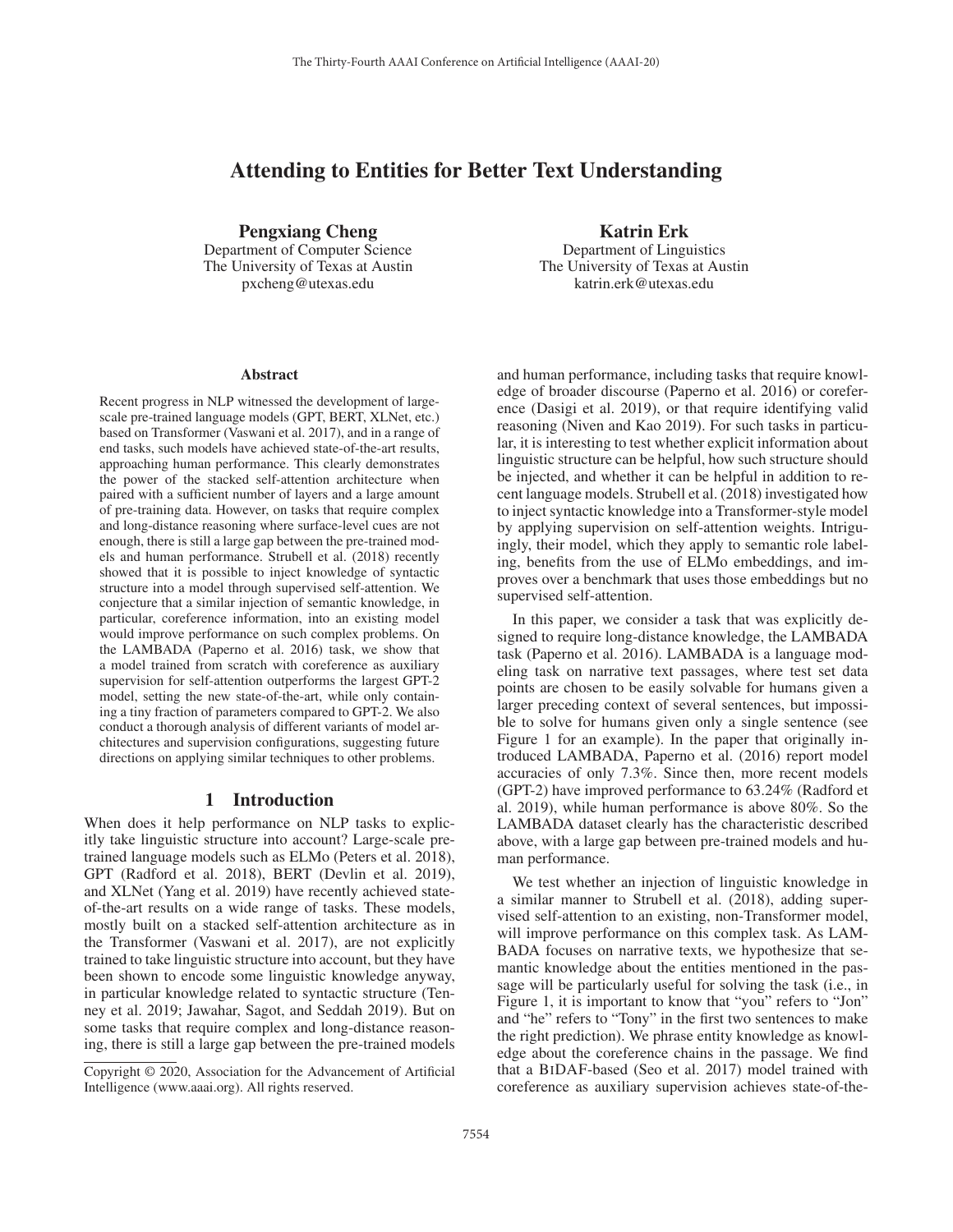art performance with only a tiny fraction of the parameters of the previous best model, the largest GPT-2 model.

We further analyze the results in more detail, finding evidence that the auxiliary supervision enables the model to better capture coreference information in the text. To provide some insights on how to apply similar techniques to other problems, we experiment with different model variants to test where best to insert the supervision into the system, and we also test different types of linguistic knowledge as supervision signals. Our code is available at https: //github.com/pxch/att-ent.

## 2 Background and Related Work

Pre-trained Language Models There has been rapid progress on large-scale pre-trained language models that provide contextualized embeddings for downstream tasks, setting up new state-of-the-art over traditional fixed vector word embeddings like word2vec(Mikolov et al. 2013) or Glove (Pennington, Socher, and Manning 2014). Peters et al. (2018) first introduced ELMo, a bidirectional-LSTM language model pre-trained on the 1B Word Benchmark, achieving the best results at the time on a broad range of tasks, including reading comprehension, semantic role labeling, coreference resolution, and many others.

With the gaining popularity of the Transformer architecture (Vaswani et al. 2017) in NLP, later efforts shifted focus to pre-trained Transformer models. Radford et al. (2018) introduced GPT, by pre-training a 12-layer Transformer model as a generative language model on the BooksCorpus (Zhu et al. 2015). GPT outperformed previous state-of-the-art on 9 out of the 12 tasks studied. BERT (Devlin et al. 2019) enhanced the GPT model by allowing bidirectional selfattention with a new "masked language model" pre-training objective, and achieved even better results than GPT. GPT-2 (Radford et al. 2019) directly extended GPT with 10x larger pre-training corpus and much more complex model architectures (up to 1.5 billion parameters), and set new state-ofthe-art on a number of language modeling tasks. More recent models, including XLNet (Yang et al. 2019) and RoBERTa (Liu et al. 2019), further improved over BERT by introducing new pre-training and optimization strategies.

Linguistic Structure in Pre-trained Models The aforementioned pre-trained models do not explicitly take any linguistic structure into account, as the pre-training objective is to predict the next word, a randomly masked word, or the next sentence. While these pre-trained models achieved state-of-the-art results on many tasks, it is still largely unknown to what extent implicit knowledge of linguistic structures, such as syntactic structure or coreference, contributes to the improvement. Tenney et al. (2019) designed a list of probing tasks to test how well the contextualized representations learned from ELMo / GPT / BERT do on some core NLP pipeline tasks, and found out that contextualized embeddings improve largely on syntactic tasks (like part-ofspeech tagging and parsing) but not so much on semantic tasks (like coreference).

Strubell et al. (2018) recently achieved state-of-the-art

*Context:* "By the way, Elizabeth asked if I'd seen you," Tony lied. He wanted Jon to leave so he could talk with Ezekiel alone. There was something that aunt Casey, Patella and Gabriella had said about Tom that had bothered him ever since meeting Ezekiel earlier that afternoon.

*Target sentence:* "I'm sure she'll find me," Jon remarked curtly, trying to cut short the conversation with  $\_\_$ .

*Target word:* Tony

Figure 1: An example from the LAMBADA dataset.

performance on semantic role labeling by injecting syntactic knowledge into a Transformer-style model. In their LISA model, one self-attention head is guided to learn dependency parsing via an auxiliary supervision signal that encourages each token to only attend to its syntactic parent. They also showed that such syntactically-informed selfattention can be combined with ELMo embeddings to further improve performance over a baseline with only ELMo and self-attention but no auxiliary supervision. In this paper, we want to investigate whether linguistic knowledge of semantic structures can be injected in a similar manner.

The LAMBADA Task Paperno et al. (2016) introduced the LAMBADA dataset, a specially designed language modeling task where each data point is a passage composed of a context (on average 4 to 5 sentences) and a target sentence, and the task is to guess the last word of the target sentence. The data comes from the BooksCorpus (Zhu et al. 2015), and is filtered by human subjects such that it is easy for humans to guess the target word when provided with the whole passage, but impossible to guess given only the target sentence. An example is shown in Figure 1.

Paperno et al. (2016) also reported the results of some standard language models on the task, which are extremely low as none of them reached an accuracy of 1%, while a baseline of selecting a random capitalized word from passage gave an accuracy of 7.3%, indicating the difficulty of the task.

Since then, Chu et al. (2017) proposed to view LAM-BADA as reading comprehension, with the context sentences as the context and the target sentence without the last word as the query. The model is then asked to select a word from the context as the answer. Despite the fact that models under this setup will decidedly fail on 19% of the test cases where the target word is not in the context, doing so still greatly improved performance to 49%. Dhingra et al. (2018) improved the number to 55.69% by combining the Gated-Attention Reader (Dhingra et al. 2017) with a "Coref-GRU" layers (where both the previous token and the co-referent antecedent serve as the input to the current GRU cell). Hoang, Wiseman, and Rush (2018) combined the Attention-Sum Reader (Kadlec et al. 2016) with a multi-task objective to track entities in the context, further improving performance to 59.23%. Both these experiments proved the effectiveness of coreference knowledge in the task.

There have also been some efforts in applying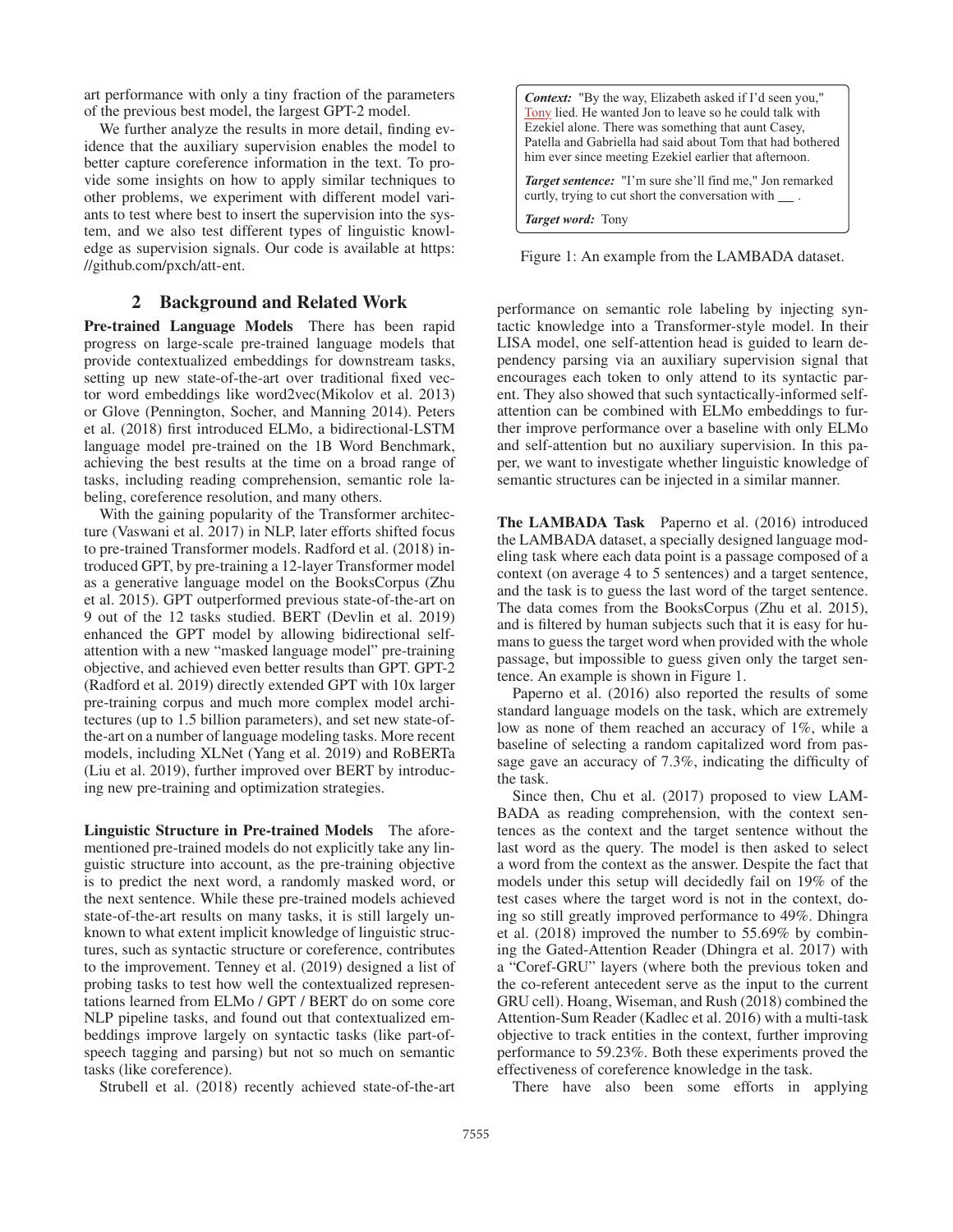

Figure 2: The original BIDAF model (Seo et al. 2017) that we use as a baseline in our experiment, and two variants with a self-attention encoder (in red) being added either as the contextual layer or after the bidirectional attention layer.

Transformer-style models to the task. Dehghani et al. (2019) achieved 56.25% with Universal Transformers. Most recently, Radford et al. (2019) reported 63.24% with the largest GPT-2 model (1.5 billion parameters), setting the current state-of-the-art. Nonetheless, it is still far from the human performance of 86% estimated by Chu et al. (2017).

#### 3 Method

## 3.1 Task

We adopt the same setting as most of the previous work on LAMBADA, that is, to view the task as reading comprehension. Formally, we concatenate all tokens in the context sentences to get the context input  $\mathbf{x} = \{x_1 \dots x_n\}$ . We represent all but the last word from the target sentence as the query input  $\mathbf{q} = \{q_1 \dots q_m\}$ , and the last word of the target sentence as the answer a.

The model computes a probability of being the correct answer for each word in the context  $P(x_i|\mathbf{x}, \mathbf{q})$ . Because the answer a might occur multiple times in the context, at training time, we sum the probabilities of all correct tokens, and compute the loss as the negative log-likelihood of the summed probability:

$$
\mathcal{L}_0 = -\log P(a|\mathbf{x}, \mathbf{q}) = -\log \sum_{i: x_i = a} P(x_i|\mathbf{x}, \mathbf{q}) \qquad (1)
$$

At test time, a pointer sum mechanism (Kadlec et al. 2016) is used to predict the word type with the highest summed probability among all distinct word types in the context.

## 3.2 Model

The aim of this paper is to test whether linguistic knowledge of semantic structures can be injected into an existing model via supervised self-attention, and whether the performance of such a model on the LAMBADA task can be matched with the large-scale pre-trained language models (i.e., GPT- $(2).<sup>1</sup>$ 

As discussed in Section 2, a range of different reading comprehension models (i.e., Gated-Attention Reader, Attention-Sum Reader) have been tested in the previous work, and they all showed reasonably strong performance on the task (Dhingra et al. 2018; Hoang, Wiseman, and Rush 2018). Therefore, we decide to start with a conventional reading comprehension model, and fuse into it a simpler and shallower stacked self-attention architecture (with fewer layers, fewer attention heads, and smaller hidden size compared to GPT-2). We choose another widely-used reading comprehension model, the BiDAF model (Seo et al. 2017), as our starting point, because BiDAF has consistently outperformed the aforementioned models in many reading comprehension benchmarks.

BIDAF Baseline The original BIDAF model, as illustrated in Figure 2a, mainly consists of the following components:

- 1. Embedding Layer: represents each token in the context and the query by a concatenation of Glove embeddings and Character-CNN embeddings.
- 2. Contextual Layer: encodes the context sequence and the query sequence with a bidirectional-LSTM encoder.
- 3. Bidirectional Attention Layer: computes both contextto-query and query-to-context attentions, which are then used to merge the query representations and the context representations to get query-aware vector representations for each context word.
- 4. Modeling Layer: encodes the query-aware context representation with another bidirectional-LSTM encoder to capture the interaction among context words conditioned on the query.
- 5. Output Layer: predicts the probability for each context word being the correct answer with a feed-forward layer followed by a softmax layer.

Our baseline model is mostly the same as the original BIDAF model, except for a few small changes: we substitute the LSTMs for GRUs; we add a Layer Normalization

<sup>&</sup>lt;sup>1</sup>We take this route, rather than adding supervision to an existing GPT-2 model, because of the high computational cost of training such a large Transformer model from scratch.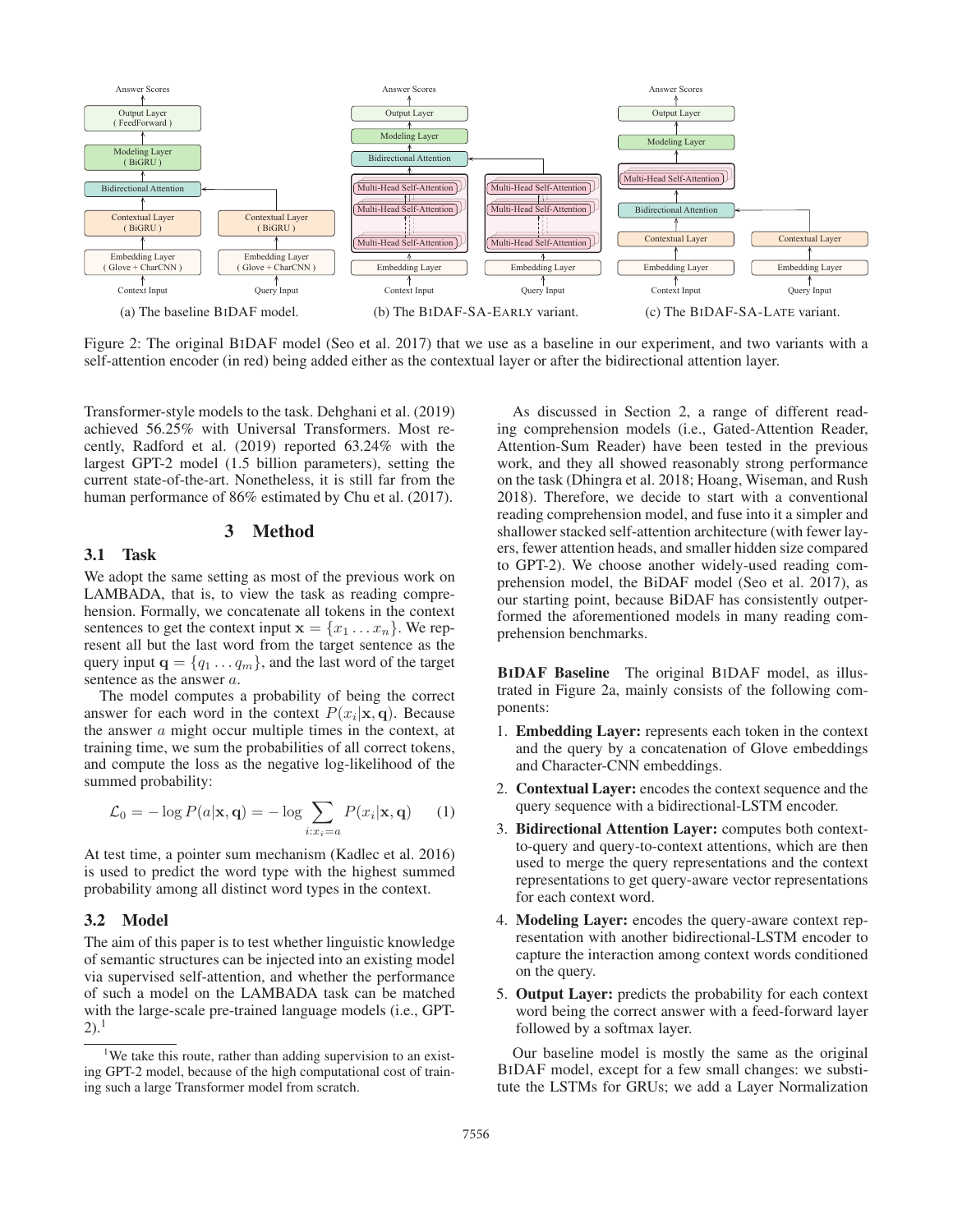

(a) The dependency parses (arrows) and coreference chains (color-coded) of a context input (same as in Figure 1), which are used to construct different auxiliary supervision signals, as shown on the right.



(b) Examples of 3 different supervision types for self-attention (only showing part of the full matrices due to space limit). Light gray represents 0, and dark gray stands for 1.

Figure 3: An example showing how we construct different types of supervision signals from pre-processed text input.

(Ba, Kiros, and Hinton 2016) after the bidirectional attention layer and after the modeling layer to improve stability (see Section 4).

BiDAF with Self-Attention In order to inject semantic knowledge into the model via supervised attention, we need to fuse a stacked multi-head self-attention encoder into the BIDAF model. Intuitively, there are two options on where the self-attention encoder fits in:

a) Use the encoder to replace the Contextual Layer, as shown in Figure 2b.

This is inspired by the trend of using self-attention encoders to replace traditional RNN-based encoders in many NLP problems. Also, a common practice in using BERT is to first encode raw input with BERT and then pass the output to higher-level task-specific layers, which is similar to what we do here. We name this variant BIDAF-SA-EARLY.

b) Add the encoder after the Bidirectional Attention Layer, as shown in Figure 2c.

This is inspired by the BIDAF++ model (Clark and Gardner 2018), where a standard self-attention layer is added after the bidirectional attention layer to help reason over multiple paragraphs. Here we instead use multihead self-attention, since applying auxiliary supervision on an attention layer with just one attention head leads to inferior performance in our preliminary experiments. We name this variant BIDAF-SA-LATE.

We also explore another variant that combines the two options, called the BIDAF-SA-BOTH model.

#### 3.3 Auxiliary Supervision for Self Attention

Similar to Strubell et al. (2018), we want to apply auxiliary supervision on a self-attention encoder to guide the model to learn some specific linguistic structure. Our model receives context input, namely the passage, as well as query input, which is the target sentence minus the last word. We focus on investigating auxiliary supervision on the context input,

because the context input, with 4 to 5 sentences on average, should exhibit much richer linguistic structures than the query input, which is a single sentence. To examine what kind of linguistic structures are beneficial to the problem, we experiment with 3 types of supervision signals:

Syntax Supervision: Given the dependency parses for each sentence in the context, we construct the target selfattention weights by putting a weight of 1 from each token to its syntactic head token, and 0 otherwise, as shown in the left column of Figure 3b. We name this type of supervision DEPPARSE.

This is similar to the auxiliary supervision used in Strubell et al. (2018), except that we have multiple sentences rather than just one sentence. If an attention head is trained with this syntax supervision, we constrain the self-attention window by sentence boundaries, that is, each token can only attend to other tokens in the same sentence, to make it easier for the model to approach the target self-attention weights.

Coreference Supervision: Given a list of coreference chains from the context (each coreference chain contains a set of mentions that refer to the same entity), we construct the target self-attention weights by putting a weight of 1 between each pair of mention heads in the same coreference chain, and 0 otherwise, as shown in the middle column of Figure 3b. We name it COREFALL.

We also test other variants of coreference supervision, namely, guiding the head of each mention to only attend to the head of the most recent previous mention, or to the head of the immediately following mention. We refer to these two variants as COREFPREV and COREFNEXT respectively.

Narrative Supervision: Since the LAMBADA dataset is built from a corpus of novels, we hypothesize that narrative structures, that is, the sequence of events and their participants, could also be important for predicting the missing word. The interaction between the predicate and arguments of a single event is largely captured by the syntax supervision described above. Therefore, we combine the depen-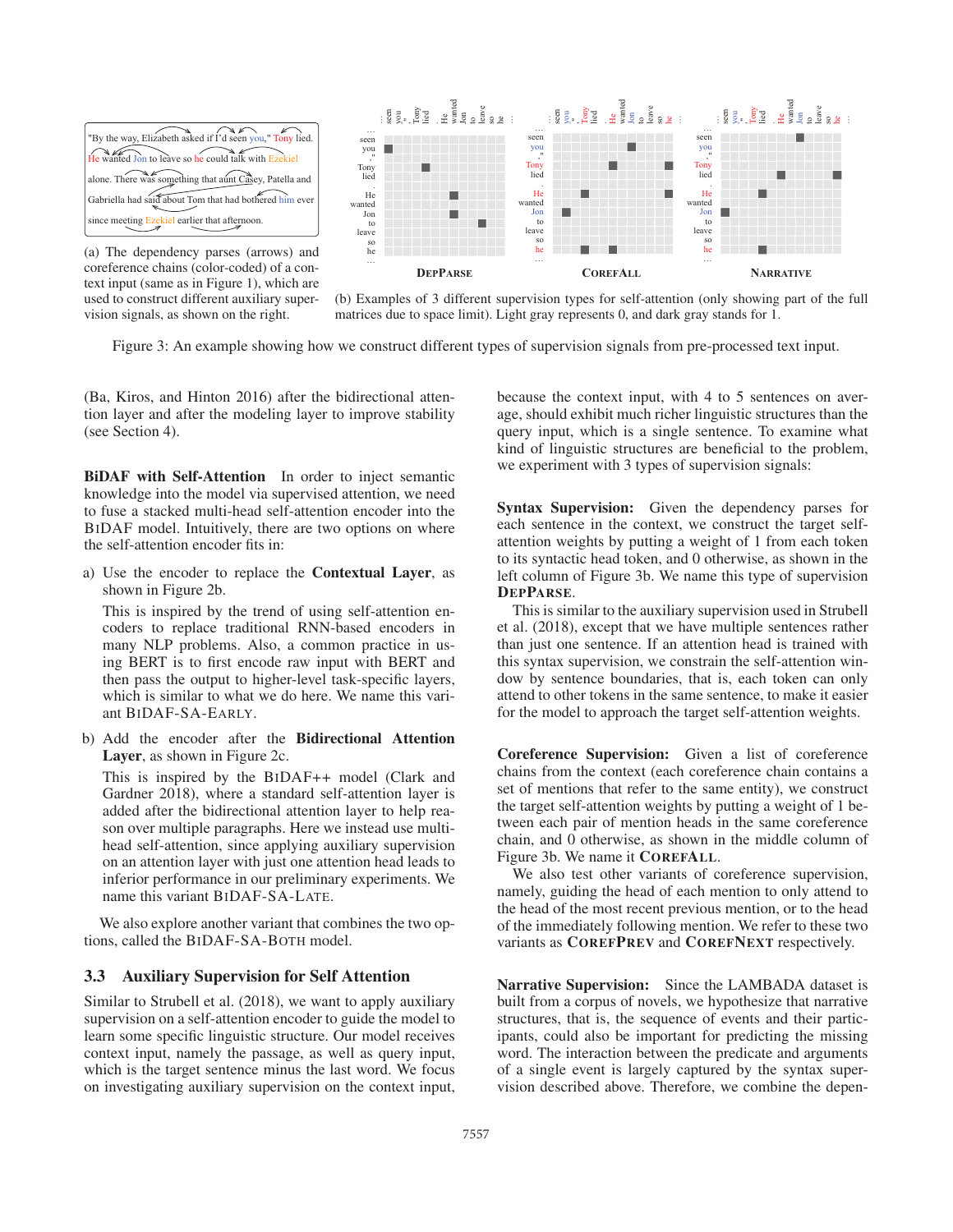|                            | TRAIN   | <b>DEV</b> | <b>TEST</b> |
|----------------------------|---------|------------|-------------|
| Size                       | 709.568 | 4.869      | 5.153       |
| $%$ Answer-in-context      | $100\%$ | 82.4%      | 81.7%       |
| Filtered by human subjects | No      | Yes        | Yes.        |

Table 1: A brief summary of the LAMBADA dataset.

dency parses and coreference chains to construct another type of self-attention targets that reflect higher-level narrative knowledge, as shown in the right column of Figure 3b: For each event argument  $a$ , we put a weight of 1 between  $a$ and all predicates that have an argument that co-refers with a. We name this supervision NARRATIVE.

Note that while we require some extra information (i.e., dependency parses and coreference chains, as shown in Figure 3a) to construct the auxiliary supervision signals, we do NOT rely on any gold annotations on either the training set or the test set. All the information can be obtained automatically from running existing NLP tools. We discuss the preprocessing steps more in Section 4.

If any auxiliary supervision is applied to a self-attention head, we compute a loss from the supervision matrix  $S \in$  $\mathcal{R}^{n \times n}$  and the attention weights  $A \in \mathcal{R}^{n \times n}$  as:

$$
\mathcal{L}_s = \frac{1}{k} \sum_{i=1}^n \left[ -\log \left( \sum_{j=1}^n A_{ij} * S_{ij} \right) * \sum_{j=1}^n S_{ij} \right] \tag{2}
$$

where k is the number of rows in  $S$  such that there is at least one non-zero element in the row. To explain, for each token with at least one supervision target, we compute the negative log-likelihood loss against all of its supervision targets, and then get the mean value.

The model is trained in an end-to-end fashion, no matter whether any auxiliary supervision is applied. For a model combined with auxiliary supervisions  $s_1, s_2, \ldots$ , the total loss being optimized is:

$$
\mathcal{L} = \mathcal{L}_0 + \lambda * \sum_i \mathcal{L}_{s_i} \tag{3}
$$

where  $\lambda$  is a hyper-parameter to balance between the final prediction loss and the auxiliary losses.

## 4 Experimental Results

Dataset & Pre-processing When introducing the LAM-BADA dataset, Paperno et al. (2016) divided the BooksCorpus randomly into 2 partitions, and only applied the human subjects filtering process to the second half to create the development / test set, while leaving the first half raw data untouched to be the training set. With the reading comprehension setup introduced by Chu et al. (2017), they also constructed a new training set of ~1.6M instances out of the original raw data, by requiring that the last word in the target sentence must exist in the context. Follow-up work (Dhingra et al. 2018; Hoang, Wiseman, and Rush 2018) further filtered the new training set by removing all instances where the target word is a stopword, leaving ~700k instances. We follow the same setup here. A summary is shown in Table 1.

As discussed in Section 3, we also need to get the dependency trees and coreference chains from the data in order to construct the target attention weights for auxiliary supervisions. We use the neural dependency parser and the statistical coreference system from Stanford CoreNLP toolkit (Manning et al. 2014) to pre-process the whole dataset. Further discussion on the choice of pre-processing alternatives will be in Section 5.

Implementation Details We build our models and run all the experiments with AllenNLP (Gardner et al. 2017). For the baseline BIDAF model, we mostly follow the hyperparameters of the original model: due to space limits, we provide a detailed description of hyper-parameter choices in the supplemental material. We train the model for 10 epochs, and perform early-stopping when the validation accuracy does not increase for two consecutive epochs. We use validation accuracy to select the best epoch, from which then weights are then used for test set evaluation.

For the multi-head self-attention encoders in the BIDAF-SA-\* variants, we always use 4 attention heads per layer. For BIDAF-SA-EARLY, we include 4 layers in the stacked self-attention encoder, as preliminary studies show that using only 1 or 2 layers damages performance heavily, while using more than 4 layers gives no significant improvement. For BIDAF-SA-LATE, we only add 1 multi-head self-attention layer, because again, preliminary results show no further gain of using 2 or more layers. In some experiments, we also try replacing the embedding layer with the pre-trained ELMo embeddings (Peters et al. 2018).

We find that performance is very sensitive to the initial random state, possibly due to the fact that there is a large statistical discrepancy between the training set and the development / test sets (because the training set is not filtered by human subjects). We observed a similar effect when we reran existing models from the literature (Dhingra et al. 2018; Hoang, Wiseman, and Rush 2018). Therefore, for each model variant, we train 4 different runs with different random seeds, and report the average and maximum performance (in parentheses in the following tables) across the 4 runs.

Results on LAMBADA We compare our method with the two best previous approaches that did not use largescale pre-training language models (Dhingra et al. 2018; Hoang, Wiseman, and Rush 2018), and GPT-2 (Radford et al. 2018). Note that we do not compare to other major pretrained LMs, because BERT (Devlin et al. 2019) and its follow-ups like XLNet (Yang et al. 2019) and RoBERTa (Liu et al. 2019) all used the BooksCorpus as part of the pretraining data. As the LAMBADA task is constructed from the BooksCorpus, BERT and other models would gain an unfair advantage on the task because all the test instances have been accessed by these models during pre-training.

We present our main results in Table 2. Here we first focus on the BIDAF-SA-EARLY model and the COREFALL supervision, because intuitively, knowledge about coreference chains in the passage is likely to be the most beneficial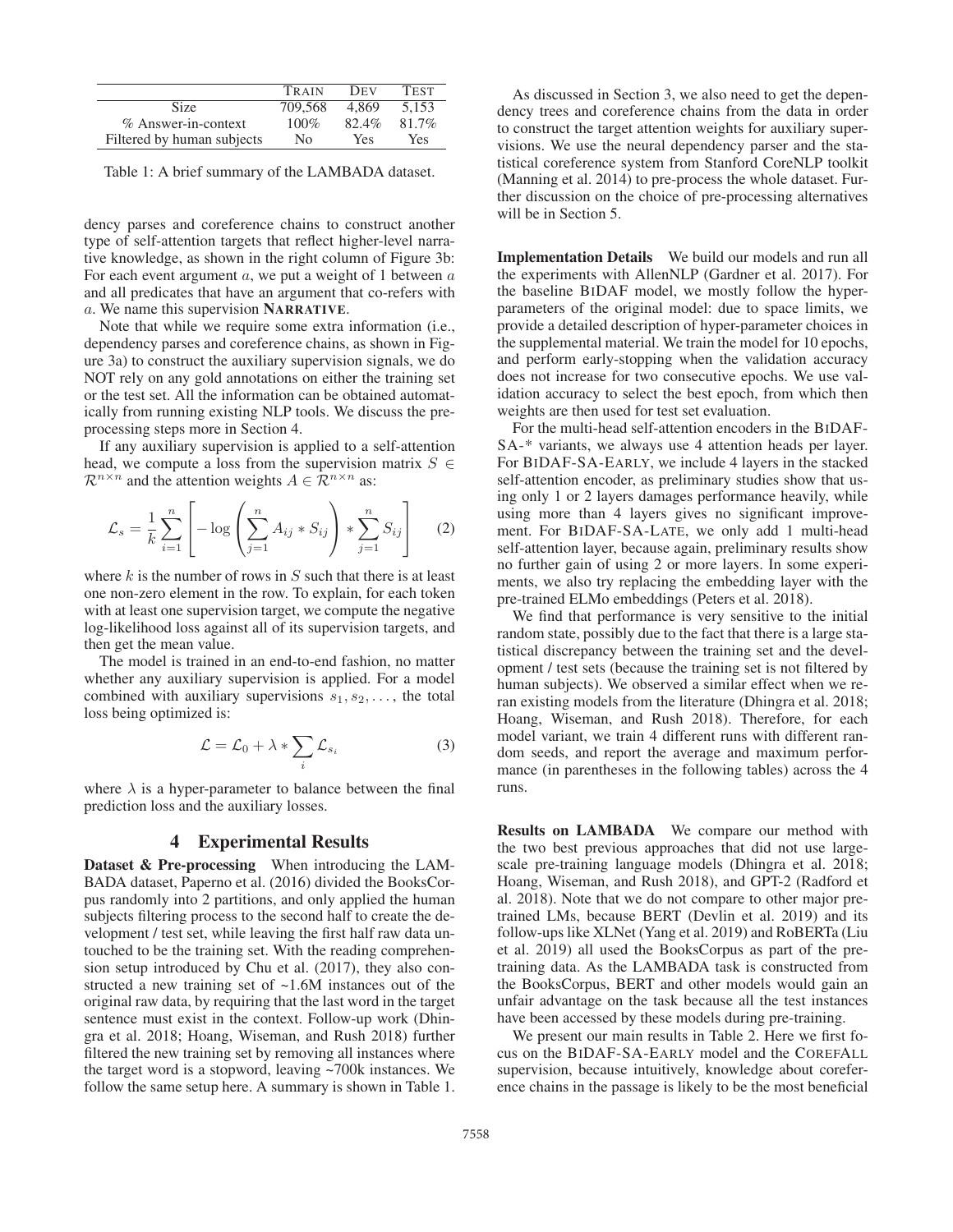| Models                           | Accuracy $(\% )$ |
|----------------------------------|------------------|
| Dhingra et al. (2018)            | 55.69            |
| Hoang, Wiseman, and Rush (2018)  | 59.23            |
| GPT-2 (Radford et al. 2019)      | 63.24            |
| <b>BIDAF</b>                     | 59.12 (59.54)    |
| BIDAF-SA-EARLY                   | 60.54 (60.88)    |
| BIDAF-SA-EARLY + COREFALL        | 61.51 (61.94)    |
| $BIDAF-SA-EARLY + ELMo$          | 61.38 (61.87)    |
| BIDAF-SA-EARLY + ELMo + COREFALL | 63.71 (64.62)    |

Table 2: Accuracy on the LAMBADA TEST set: average accuracy across 4 runs, with max accuracy in parentheses.

factor for solving the task. Results from other variants are discussed in Section 5.

We see that our BIDAF baseline already performs similarly to the previous best results before GPT-2. Adding the COREFALL auxiliary supervision consistently improves accuracy, with or without ELMo embeddings, but we see larger improvement from COREFALL with ELMo embeddings (~2.3 points) compared to that without ELMo embeddings (~1 point). This confirms our hypothesis that the injection of semantic knowledge via supervised self-attention can be helpful in addition to recent pre-trained language models. Also, the fact that ELMo itself only brings less than 1 point of improvement without COREFALL emphasizes the difficulty of the task. With both ELMo embeddings and COREFALL supervision, we achieve an average accuracy of 63.71% (and the best run achieves 64.62%), outperforming the largest GPT-2 model. This is quite surprising, considering that our model only contains 2.6 million tunable param $eters<sup>2</sup>$ , significantly smaller than the number of parameters in GPT-2 (1.5 billion).

## 5 Analysis

In this section, we aim to understand why the coreference supervision helps, what is the best possible way to apply auxiliary supervision, and how different types of supervision signals compare.

Does pre-processing quality affect performance? The statistical coreference system from Stanford CoreNLP, from which we construct the supervision signals, is not the current best coreference model in terms of benchmark metrics. We also experimented with a more recent end-to-end neural coreference model (Lee et al.  $2017$ )<sup>3</sup>, with much higher benchmark scores, as supervision signal for our BIDAF-SA-EARLY + COREFALL model. Surprisingly, this yields inferior performance (61.13% on average, compared to 61.51% with the Stanford coreference results).

We manually examined the output of both coreference systems on some data points, and found that the neural coreference system often produces highly erroneous output, possibly because it is highly optimized towards its newscentric training data, the OntoNotes dataset (Hovy et al.

| <b>Context:</b> "By the way, Elizabeth asked if I'd seen you,"<br>Tony lied. He wanted Jon to leave so he could talk with<br>Ezekiel alone. There was something that aunt Casey,<br>Patella and Gabriella had said about Tom that had bothered<br>him ever since meeting Ezekiel earlier that afternoon. |  |  |
|----------------------------------------------------------------------------------------------------------------------------------------------------------------------------------------------------------------------------------------------------------------------------------------------------------|--|--|
| <i>Target sentence</i> : "I'm sure she'll find me," Jon remarked<br>curtly, trying to cut short the conversation with .                                                                                                                                                                                  |  |  |
| <b>Target word: Tony</b><br><b>Prediction (Wrong): Ezekiel</b>                                                                                                                                                                                                                                           |  |  |

Figure 4: Does pre-processing quality affect performance? An example where a wrong coreference chain (color-coded) from a neural coreference system (which we do not use for our experiments) leads to the wrong prediction. A better coreference output from the Stanford coreference system on this example is shown in Figure 3a.

| DEV subset    | #     | no supervision | with supervision |
|---------------|-------|----------------|------------------|
| Require coref | 21    | $48.5 + 4.1$   | $62.0 + 3.5$     |
| Noun          | 2.006 | $58.42 + 0.32$ | $59.48 + 0.23$   |
| Pronoun       | 2.138 | $72.31 + 0.15$ | $76.72 + 0.53$   |
| Not NE        | 2.848 | $54.15 + 0.21$ | $54.90 + 0.33$   |
| <b>PERSON</b> | 1,646 | $72.71 + 0.08$ | $77.95 + 0.66$   |

Table 3: Does COREFALL learn coreference? Accuracy on some DEV subsets, BIDAF-SA-EARLY + ELMo model with and without COREFALL supervision. We report average and standard deviation across 4 runs.

2006), while LAMBADA consists of narrative texts. Figure 4 shows an example where a wrong coreference chain from the neural system leads to a wrong prediction. This is the same example as in Figure 3a, which shows the coreference output from the Stanford system. In this example, it is hard to predict the right answer without knowing that "you" refers to "Jon" and "he" refers to "Tony", both of which are predicted correctly by the Stanford system.

This indicates that a better coreference signal could lead to even better results on the task. We leave it to future work, given some very recent work that further improved coreference performance (Joshi et al. 2019).

Does COREFALL really learn coreference knowledge? We want to know whether the improvement from COREF-ALL supervision is because the supervision will actually allow the model to better learn coreference structures, or due to some unknown confounding factors. Chu et al. (2017) manually analyzed 100 random instances from the LAM-BADA DEV set to identify the type of reasoning needed for humans to make the right prediction, and found that 21 out of the 100 instances require coreference resolution. We test our models on these 21 instances. To obtain a larger set of instances, we also compare the cases in the DEV set where the target word is a noun to cases where the target is a pronoun, and we compare the cases where the target word is a PERSON to the cases where it is not a named entity (the most common named entity type is PERSON, with all other types occurring very rarely, so we focus on PERSON).

 $2$ Even if we take the frozen ELMo parameters into account, the total number of parameters is only 96 million.

<sup>&</sup>lt;sup>3</sup>We use a re-implementation from AllenNLP.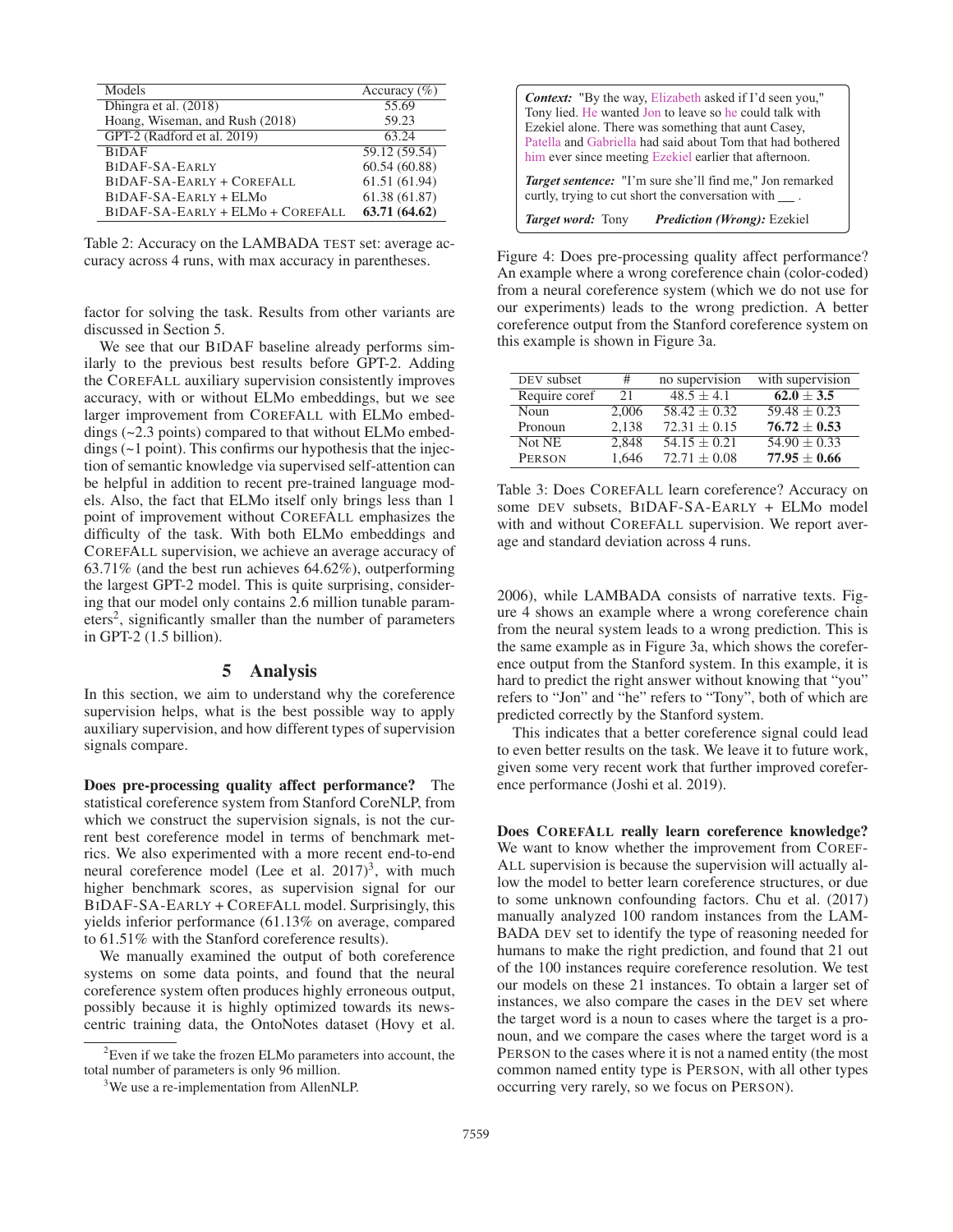| Models                           | Accuracy $(\% )$ |
|----------------------------------|------------------|
| BIDAF-SA-EARLY                   | 60.54(60.88)     |
| BIDAF-SA-EARLY + COREFALL        | 61.51 (61.94)    |
| BIDAF-SA-LATE                    | 59.48 (59.58)    |
| BIDAF-SA-LATE + COREFALL         | 61.19(61.54)     |
| BIDAF-SA-BOTH                    | 60.88(61.27)     |
| BIDAF-SA-BOTH + COREFALL (early) | 61.72(62.35)     |
| BIDAF-SA-BOTH + COREFALL (late)  | 61.54(61.67)     |

Table 4: Location of supervision: Accuracy (average of 4 runs, with max in parentheses) on the LAMBADA TEST set for different locations to fuse in the self-attention encoder and to apply auxiliary supervision.

The results in Table 3 show that not only does COREFALL supervision improve accuracy on the 21 instances manually classified as requiring coreference, it also strongly boosts performance on the "Pronoun" and "PERSON" subsets, in comparison to their "Noun" and "Not NE" counterparts. Though not a direct proof, this intuitively supports the claim that the auxiliary supervision does enable the model to better capture coreference information, which is likely to help to reason particularly over pronouns and named entities.

Where should the supervision be applied? Is it more beneficial to apply auxiliary supervision at an earlier stage of the model, i.e., at the contextual layer as in the BIDAF-SA-EARLY model, or at a later stage, i.e., after the bidirectional attention layer as in the BIDAF-SA-LATE model? We compare performance using COREFALL supervision. Also, to disentangle the effect of architectural change, we experiment with the BIDAF-SA-BOTH model with supervision being added at different stages.

Table 4 shows that without supervision, BIDAF-SA-EARLY offers much better results than BIDAF-SA-LATE. Although adding supervision to BIDAF-SA-LATE leads to a larger relative improvement, applying supervision at an earlier stage still leads to a better absolute performance than doing so at a later stage, which is also confirmed by the numbers on BIDAF-SA-BOTH. This is not surprising, as intuitively coreference information about the context input should be beneficial to getting better query-aware context representations, rather than the other way around.<sup>4</sup>

Are other types of supervision also useful? We have so far focused on the COREFALL supervision. In Table 5 we show the results of applying other types of auxiliary supervision.

All other types of auxiliary supervision, except for NAR-RATIVE, show inferior performance compared to CORE-FALL. This is as expected. As the LAMBADA task is specifically designed to require broader discourse context, intrasentence syntactic structure (DEPPARSE) should not play an important role. The COREFPREV and COREFNEXT variants

| Models                     | Accuracy $(\%)$ |
|----------------------------|-----------------|
| BIDAF-SA-EARLY             | 60.54(60.88)    |
| BIDAF-SA-EARLY + COREFALL  | 61.51 (61.94)   |
| BIDAF-SA-EARLY + DEPPARSE  | 61.06 (61.34)   |
| BIDAF-SA-EARLY + COREFPREV | 60.94 (61.71)   |
| BIDAF-SA-EARLY + COREFNEXT | 61.27(61.63)    |
| BIDAF-SA-EARLY + NARRATIVE | 61.86 (62.39)   |

Table 5: Supervision types: Accuracy on the LAMBADA TEST set (average of 4 runs, with max in parentheses) with different types of auxiliary supervision.

of coreference information only provide guidance towards the immediately preceding or following mention in the same coreference chain. Such knowledge will fall short when the reasoning over a long coreference chain is crucial in making the prediction.

The NARRATIVE supervision provides slightly better performance than COREFALL. This is also not surprising, as the NARRATIVE signal is derived from both dependency parses and coreference chains. Theoretically, this type of supervision should capture useful linguistic structures from both COREFALL, which makes the main contribution to the performance improvement, and DEPPARSE, which might offer some additional boost.<sup>5</sup> We further verify the hypothesis by computing the agreement between the predictions of two models on the DEV set, and find that on average, a run with COREFALL and a run with NARRATIVE agree on 89.3% of all DEV instances, confirming that it is largely the coreference signal that leads to the performance improvement observed with the NARRATIVE supervision.

#### 6 Conclusion

In this paper we have investigated whether the injection of semantic knowledge into an existing model (BIDAF) via supervised self-attention can lead to better performance on tasks requiring complex and long-distance reasoning. On the LAMBADA dataset, where the current best result from GPT-2 (Radford et al. 2019) is still far below human performance, we show that a BIDAF model trained with coreference as auxiliary supervision achieves the new state-ofthe-art, while requiring only a tiny fraction of the parameters in GPT-2. We further tested model variants to test where in a BIDAF model it is most useful to add a self-attention layer with supervision, and how different types of linguistic knowledge compared as supervision signal.

This paper takes a first step in explicitly using structural semantic knowledge to inform self-attention, which leads to many interesting future directions. First, we want to test other types of linguistic knowledge, for example, semantic role labeling or AMR parsing (O'Gorman et al. 2018). We also want to see how our current approach can be applied to other tasks, for example, the new QUOREF dataset (Dasigi et al. 2019) that requires resolving coreference among entities

<sup>&</sup>lt;sup>4</sup>In all our experiments with BIDAF-SA-EARLY, we apply auxiliary supervision on the 3rd layer (out of all 4 layers). We also test applying supervision on other layers, and find the 3rd layer generally works the best, though the difference is not significant.

<sup>&</sup>lt;sup>5</sup>We also briefly test combining multiple supervision signals, and find that COREFALL + NARRATIVE leads to slightly better performance than using NARRATIVE alone, but the difference is not significant as well.